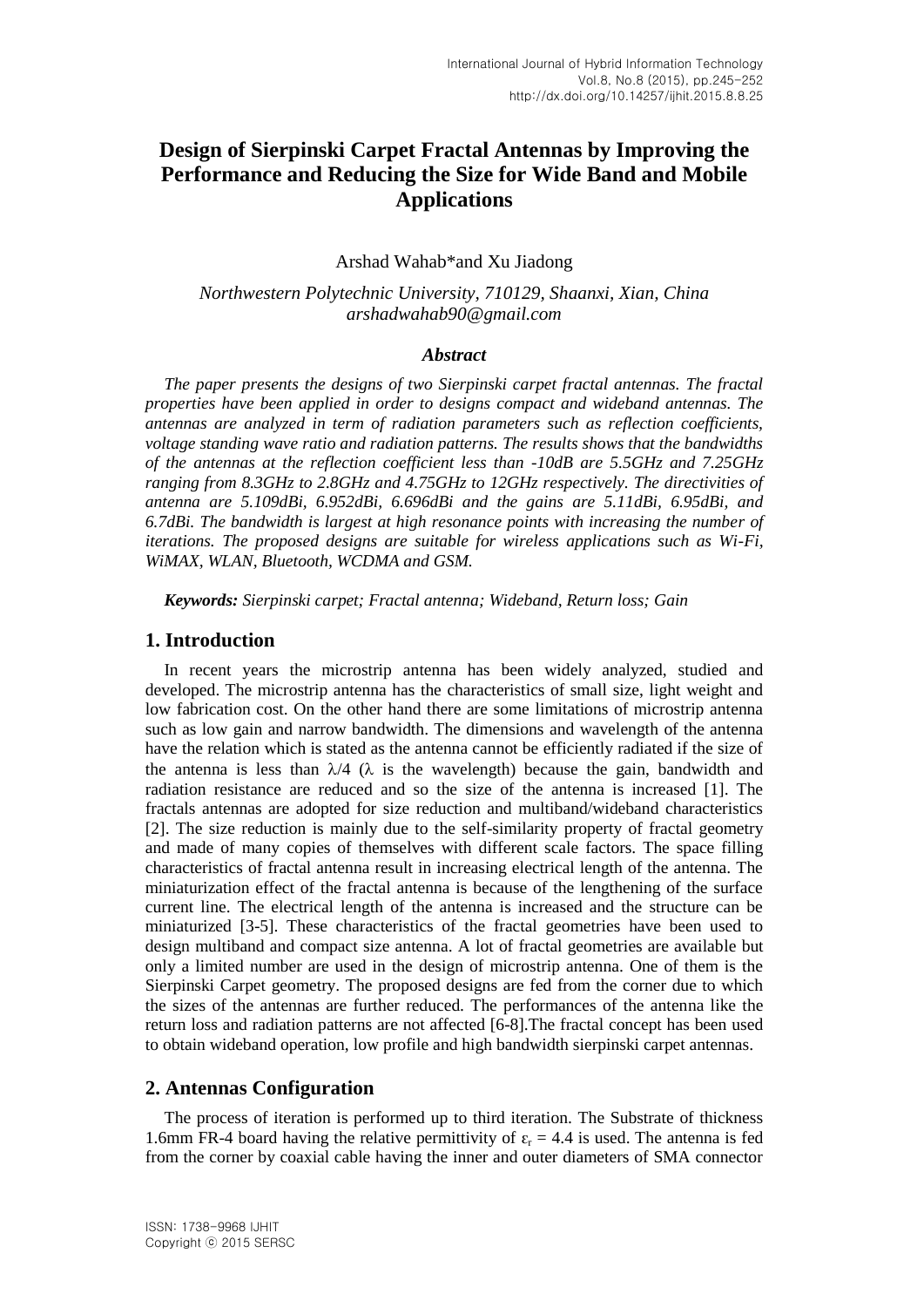are 0.6mm and 2mm respectively as shown in the Figure 1 and 2. The dimension of the ground plane is  $300 \times 300$ mm<sup>2</sup> and thickness of 1mm is used in the proposed designs.



**Figure 1. (a) First Iteration (b) Second Iteration (c) Third Iterations of sierpinski Carpet Fractal Antenna 'A' (design in CST Microwave Studio)**



**Figure 2. (a) First Iteration (b) Second Iteration (c) Third Iterations of sierpinski Carpet Fractal Antenna 'B' (design in CST Microwave Studio)**

The scale factor of antennas are 1/3 and the stage of iteration is n=3.The size of the substrate and the patch are the same. The dimensions of the patch and substrate are  $54\times54$ mm<sup>2</sup>. The thickness of the patch is 0.1mm and design from perfect conducting material. The dimension of the patch is finite, so the fields undergo fringing effect at the edge of the patch. The fringing effect is explained by the following expression.

$$
\varepsilon_{\text{reff}} = \frac{4.4 + 1}{2} + \frac{4.4 - 1}{2} \left[ 1 + \frac{12h}{W} \right]^{-\frac{1}{2}} = 4.15
$$
 (1)

' $\varepsilon_r$ ' is dielectric constant and 'h' is the thickness and 'w' represent the width of the substrate while '∆L' is the extended electrical length of the patch due to fringing effect and can be determined by the following expression.

$$
\frac{\Delta L}{h} = 0.412 \frac{(4.15 + 0.3)\left(\frac{W}{h} + 0.264\right)}{(4.15 - 0.258)\left(\frac{W}{h} + 0.8\right)} = 0.742 \text{mm}
$$
\n(2)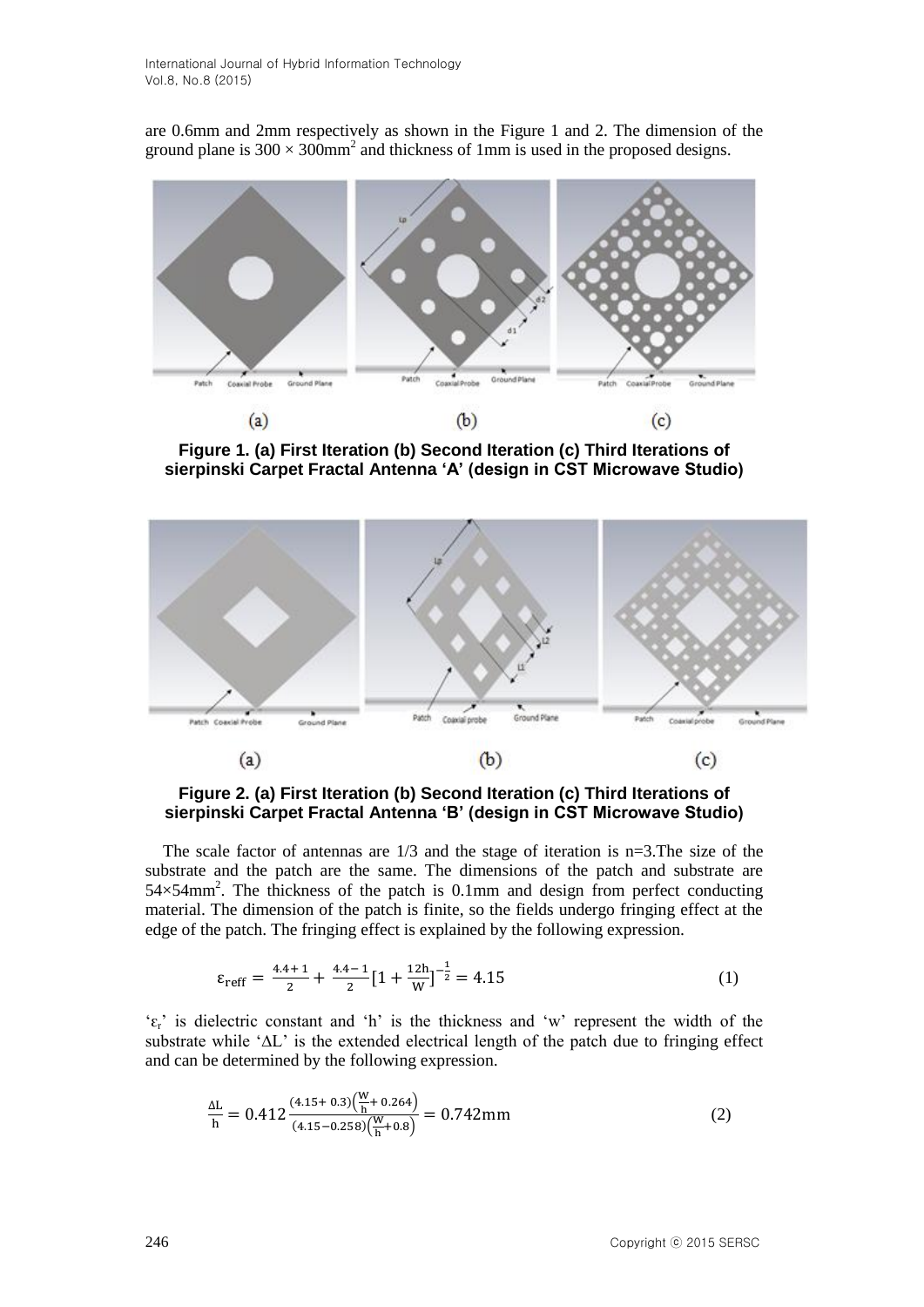The effective length of the patch is

$$
L_{eff} = L + 2(0.742)
$$
 (3)

$$
L_{\rm eff} = 55.5 \,\mathrm{mm} \tag{4}
$$

Where 'L' is the length of the patch with no fringing effect. When  $L_{eff} = \lambda g/2$ , then resonance frequency occurs. Where ' $\lambda$ g' is the substrate guided wavelength.

$$
f_r = \frac{1}{2(55.5)\sqrt{\mu_0 \epsilon_0} \sqrt{\epsilon_{eff}}} = \frac{1}{2L_{eff}} \frac{v_o}{\sqrt{\epsilon_0}} = 0.9085 \approx 1 \text{GHz}
$$
 (5)

Where  $\varepsilon_0$  is the permittivity  $u_0$  is the permeability and  $v_0$  is the speed of light. By using equation (5), the first resonance frequency is 1GHz and according to fractal theory the second resonance frequency is 3GHz and third resonance frequency is 9GHz. The CST Microwave Studio has been used to simulate, design and parametrically analyze the two proposed antennas.

#### **3. Results and Discussion**

The return loss of antenna A is illustrated in the figure 3.The first iteration of the antenna resonant in the frequency range 1.88GHz to 8.63GHz and their impedance matching is good as their return loss is less than -20dB in all the resonance frequencies. The bandwidth is  $(8.63 - 1.88)$  GHz = 6.75GHz. The second iteration of the antenna resonates from 3GHz to 4.13GHz and from 4.6 GHz to 12.6GHz. The return loss is below -15dB and the bandwidth is 8GHz. The third iteration of the antenna A resonates in the range of frequencies from 2.3GHz to 8.3GHz and the bandwidth is 6GHz. The return loss is less than -15dB which show good impedance matching. The operating frequencies of the antenna A are suitable for many wireless communication applications suchasPCS(1.85- 1.99)GHz,GSM(1.851.99)GHz,WCDMA(1.922.16)GHz,UMTS1(1.92– 2.17)GHz,WiMax(2.11–2.2),WLAN(5.15-5.35&5.75–5.8)GHz,Wi-Fi(5.15- 5.82)GHz, RFID(5.725–5.875)GHz etc.

The reflection coefficient plots of antenna B up to third iteration are demonstrated in the Figure 4. At the first iteration the antenna resonates in the frequency range from 2.84GHz to 12.8GHz. The return loss is less than -15dB which show good impedance matching at this frequency range. At the second iteration the antenna resonates from 3GHz to 4 GHz and from 4.6GHz to 12.5 GHz. The return loss at the resonance frequency 3.4Ghz is -40dB and at the central frequencies 5.6GHz, 7.6GHz, 10Ghz and 11.8GHz have the simulated reflection coefficients of -37dB,-20dB,-23dB and -21dB. At the third iteration the antenna resonates in two range of frequencies, the first is from 3GHz to 4GHz which is suitable for WLAN  $(3.65 - 3.70)$  GHz. The second range of frequency is from 4.75GHz to 12 GHz and the return loss is less than -12dB. At this range of frequency band the proposed design has suitable for many wireless communication applications such as WLAN, IEEE802.11a (5.20GHz) and IEEE802.11a (5.775GHz), Wi-Fi (5.15 – 5.82) GHz, RFID (5.725 – 5.875) GHz etc.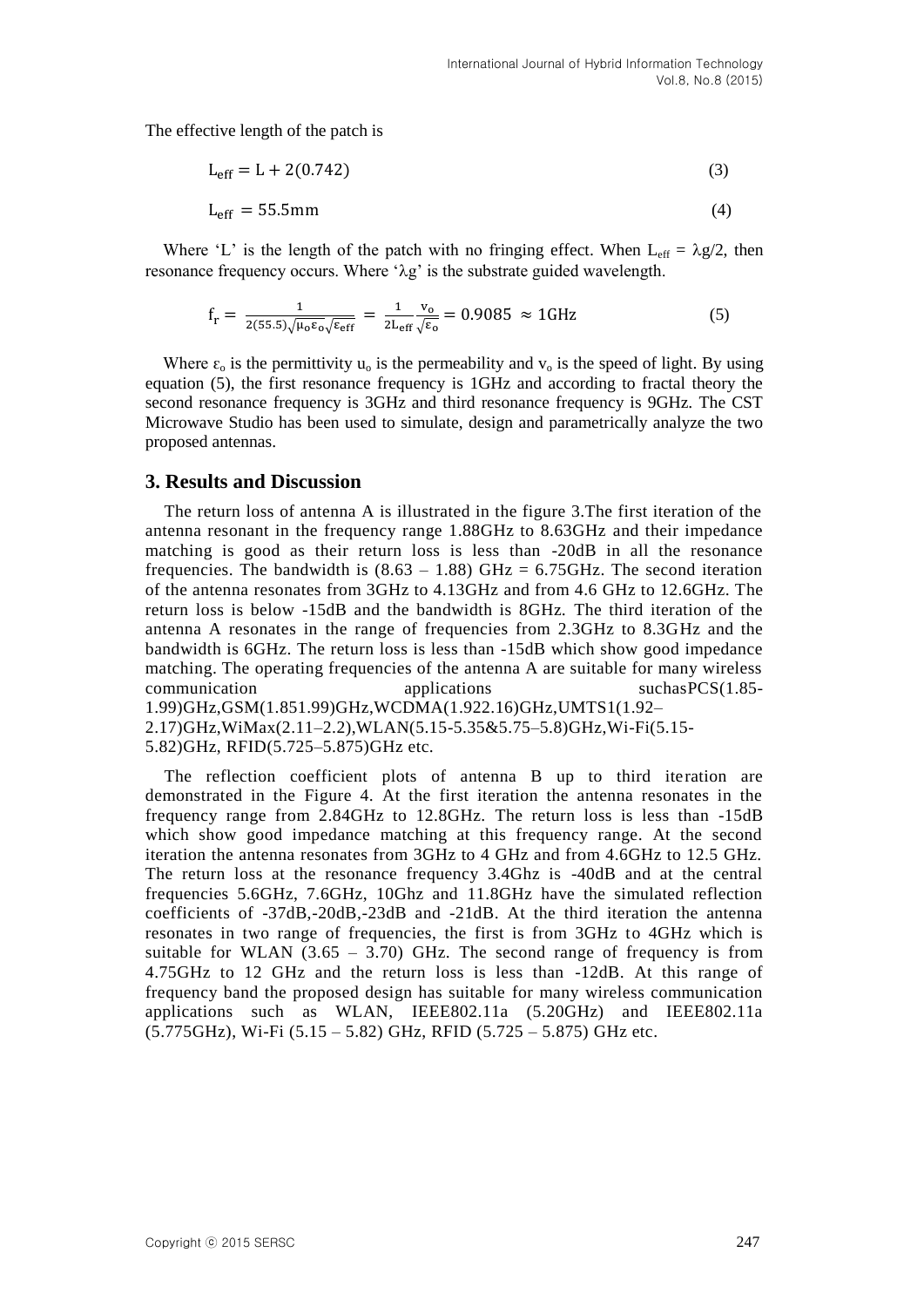

**Figure 3. Reflection Coefficient Plots of Sierpinski Carpet Fractal Antenna 'A' (a) First Iteration (b) Second Iteration (c) Third Iteration (d) Comparison of Return Loss**

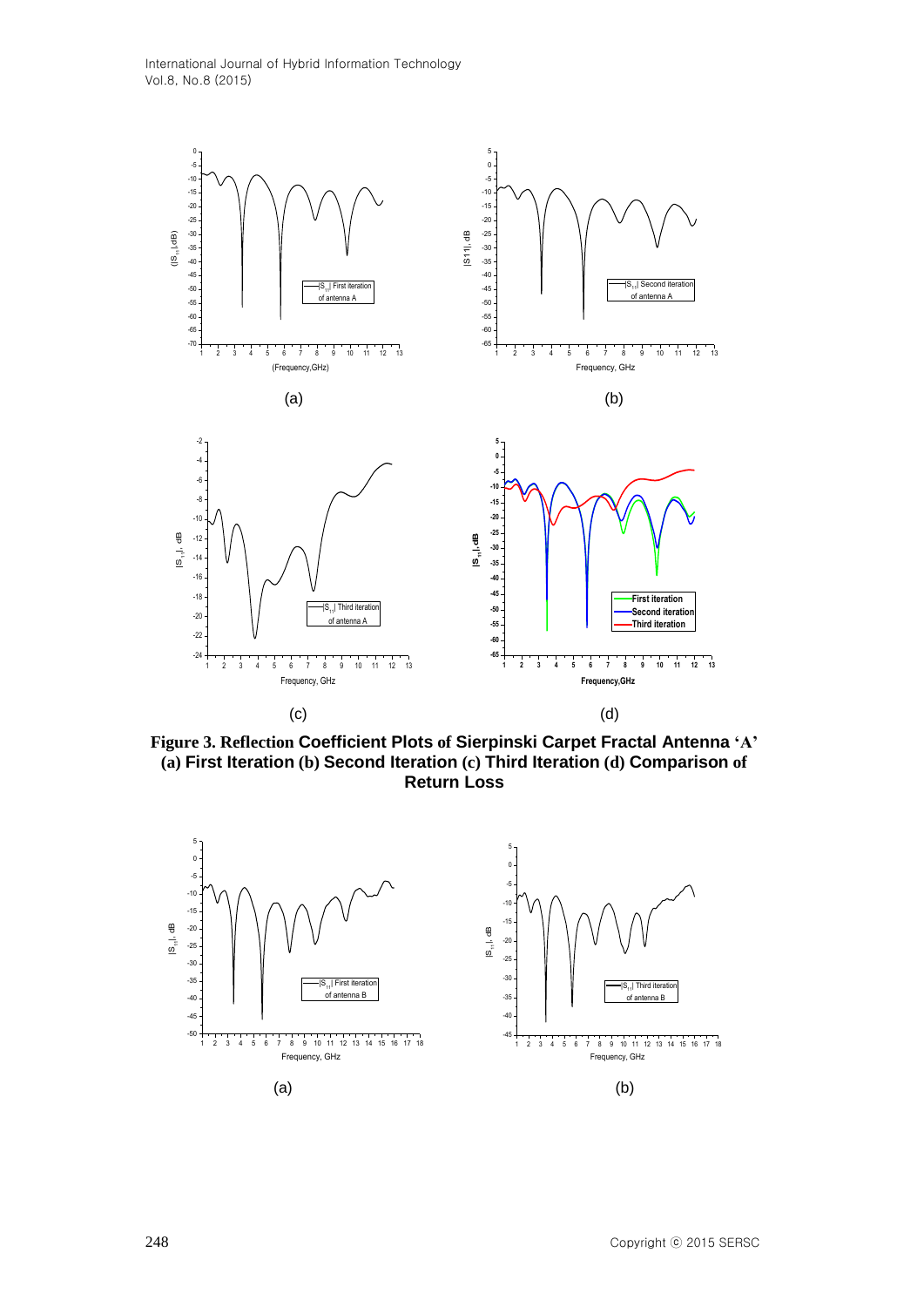

**Figure 4. Reflection Coefficient Plots of Sierpinski Carpet Fractal Antenna 'B' (a) First Iteration (b) Second Iteration (c) Third Iteration (d) Comparison of Return Loss**

The voltage standing wave ratio can be calculated by the following equation.

$$
VSWR = \frac{1 + |S_{11}|}{1 - |S_{11}|} \tag{6}
$$

The Voltage standing wave ratio of antenna A up to third iteration is illustrated in Figure 5. The third iteration of the proposed design have the VSWR of 1.46, 1.52, 1.16, 1.32 and 1.35 at the frequencies of 2.21GHz, 3.28GHz, 3.8GHz, 5.2GHz and 7.38Ghz respectively. The Figure 6, demonstrates the voltage standing wave ratio of first second and third iteration of Sierpinski carpet fractal antenna B. The VSWR of the antenna B at the third iteration are 1.64, 1.06, 1.09, 1.62, 1.09, and 1.17 at 2.18GHz, 3.51GHz, 5.8GHz, 8GHz, 9.54GHz and 11.3GHz respectively.



**Figure 5. Impedance and Voltage Standing Wave Ratio Plots of First, Second and Third Iterations of Sierpinski Carpet Fractal Antenna 'A'**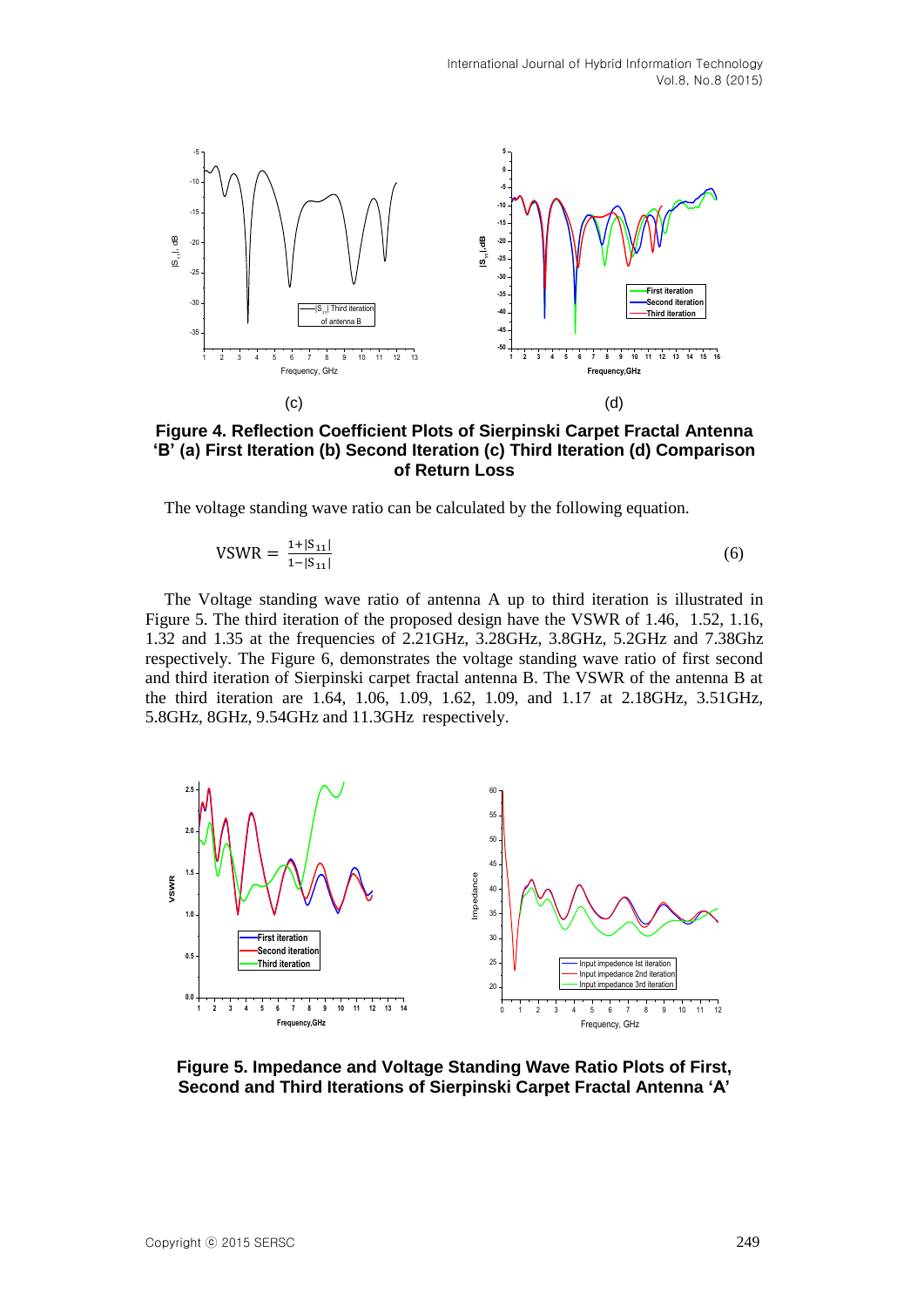

# **Figure 6. Voltage Standing Wave Ratio Plot and Impedance Plot of First, Second and Third Iteration of Sierpinski Carpet Fractal Antenna 'B'**

The polar radiation patterns of Sierpinski carpet fractal antennas A and B at third iteration have demonstrated in the Figure 7 and 8. The main lobe direction and magnitude have been mention under each plot. The polar radiation patterns of antenna A illustrate that at the resonance frequency 2.18GHz, the main lobe magnitude and direction have 4.3dBi and 151°. The 3dB angular width which is also known as half power beam width in the elevation plane has  $47^\circ$ . The half power beam width is shown by two thin lines which show that when the directivity increases the angle between the two lines decreases. At the resonance frequency 3.8GHz the main lobe magnitude and direction have 4.3dBi and  $151^\circ$  respectively. While at the central frequency  $7.32\text{GHz}$  the main lobe magnitude and direction have 6.3dBi and 128° respectively. The directivities of antenna A at third iteration are 5.109dBi, 6.952dBi, 6.696dBi and the gains are 5.11dBi, 6.95dBi, 6.7dBi at the resonance frequencies of 2.8GHz, 3.8 GHz and 7.32 GHz respectively.



**Figure 7. Polar Radiation Pattern of Sierpinski Carpet Fractal Antenna 'A' at Third Iteration**

In case of antenna B, the radiation patterns shows that at the resonance frequency 3.49GHz the main lobe magnitude is  $\widehat{4}$ dBi and direction is 32°. The half power beam width, in the elevation plane is  $34.4^{\circ}$ . At the resonance frequency  $5.8\text{GHz}$ , have  $3\text{dB}$ angular width of 19.4 $\degree$ . The main lobe magnitude and direction are 4dBi and 147 $\degree$ respectively.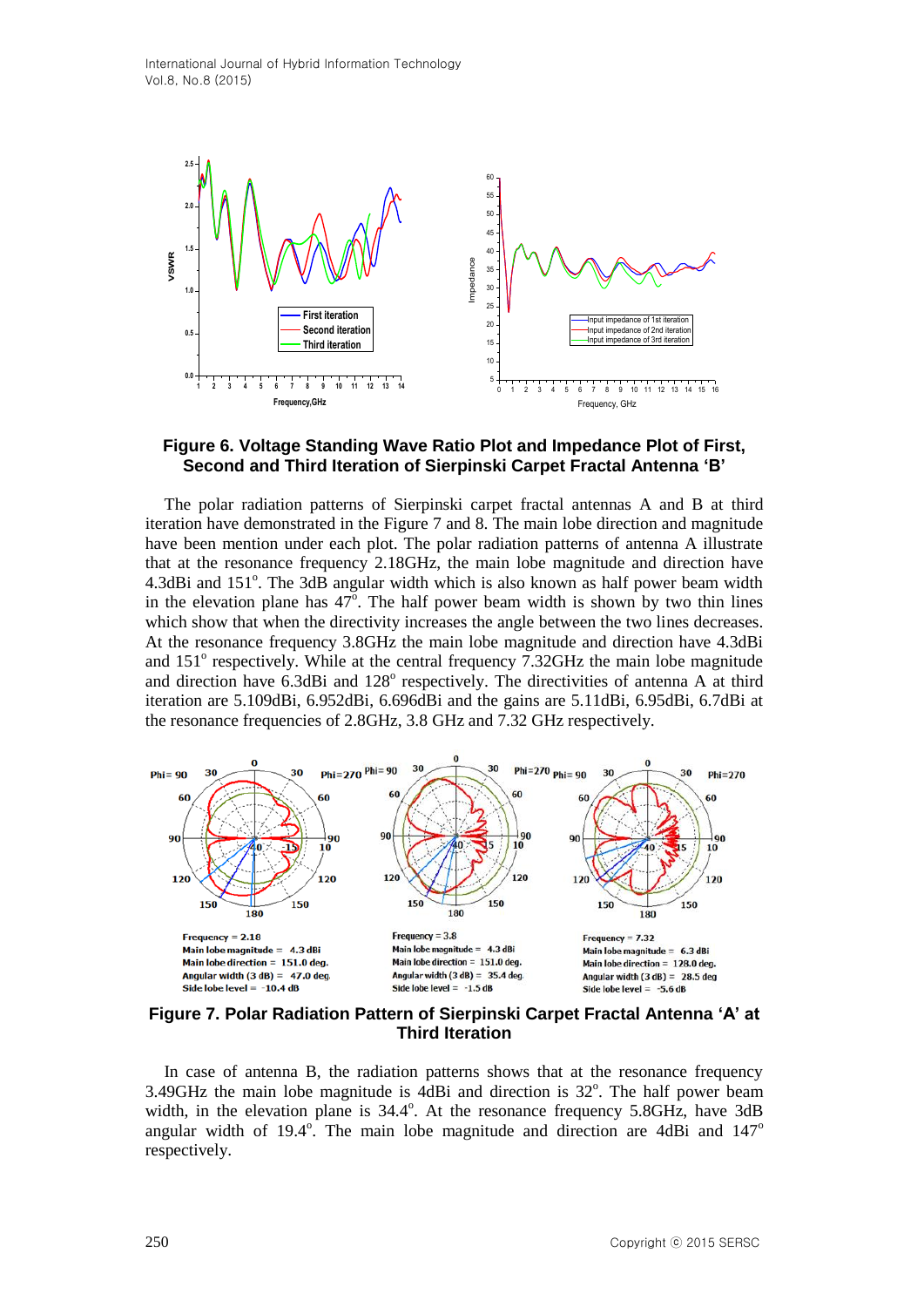International Journal of Hybrid Information Technology Vol.8, No.8 (2015)



**Figure 8. Polar Radiation Pattern of Sierpinski Carpet Fractal Antenna 'B' at Third Iteration**

The main lobe magnitude and its direction at the central frequency 9.55GHz are 5.2dBi and  $24^\circ$ . The half power beam width is  $11.7^\circ$ . The directivities of the antenna B at the third iteration are 4.105dBi, 4.163dBi, 5.21dBi and the gains of the antenna are 4.1dBi, 4.16dBi and 5.2dBi respectively.

# **4. Conclusion**

The sierpinski carpet fractal antennas are designed for wideband applications. The parameters of antennas such as reflection coefficients, voltage standing wave ratios, input impedances and radiation patterns are analyzed using CST Microwave Studio and bring improvements in the performance and reduction in the size of the antennas. The antennas are simulated in first, second and third iterations and various parameters are compared. The proposed designs are suitable for many wideband and mobile wireless applications. The impedance bandwidths are sufficient to cover most of the wideband applications. The first, second and third frequencies are determined theoretically which show agreement with the fractal antenna concept.

#### **References**

- [1] Bin Shi, Zhiming Long, Jili Wang, Lixia Yang, Design and analysis of a modified Sierpinski Carpet fractal antenna for UWB application, Antenna and Propagation (ISAP), proceedings of the international Symposium, (2013), Vol. 1, pp. 99 – 102.
- [2] Nan Lu, Xiaowen Xu, Sierpinski carpet fractal antenna in third iteration, Microwave Technology & Computational Electromagnetic (ICMTCE), (2013), pp. 164-167.
- [3] Mukherjee.B, Patel.P, mukherjee.J, Hemispherical dielectric resonator antenna embedded in a novel sierpinski carpet fractal based photonic band gap structure for wideband systems, Antenna and propagation (APCAP), Asia-Pacific Conference, (2014), pp. 147-150.
- [4] W.L. Chen and G.M. Wang, Small size edge-fed Sierpinski carpet microstrip patch antenna, PIERS C, (2008), Vol.3, pp. 95-202.
- [5] Byoung Moo Lee, Yonng Joong Yoon, A dual fed and a dual frequency slot-loaded triangular microstrip antenna, IEEE Antenna and Propagation Society International Symposium, (2000), pp.1600-1603.
- [6] Carles Puente Baliarda, An iterative modal for fractal antenna application on the Sierpinski gasket antenna, IEEE Transactions on Antenna and Propagation, (2000), vol. 48, pp. 713-719.
- [7] Dinesh. V, Karunakar. G, Analysis of microstrip rectangular carpet shaped fractal antenna, Signal processing And Communication Engineering Systems (SPACES), (2015), pp. 531-535.
- [8] Arshad Wahab, Xu Jiadong, Tariq Rahim, Design simulation and fabrication and performance evaluation of sierpinski fractal antenna for multiband and WLAN application, International journal of Technical research and applications, (2014), Vol.2, pp. 17-20.